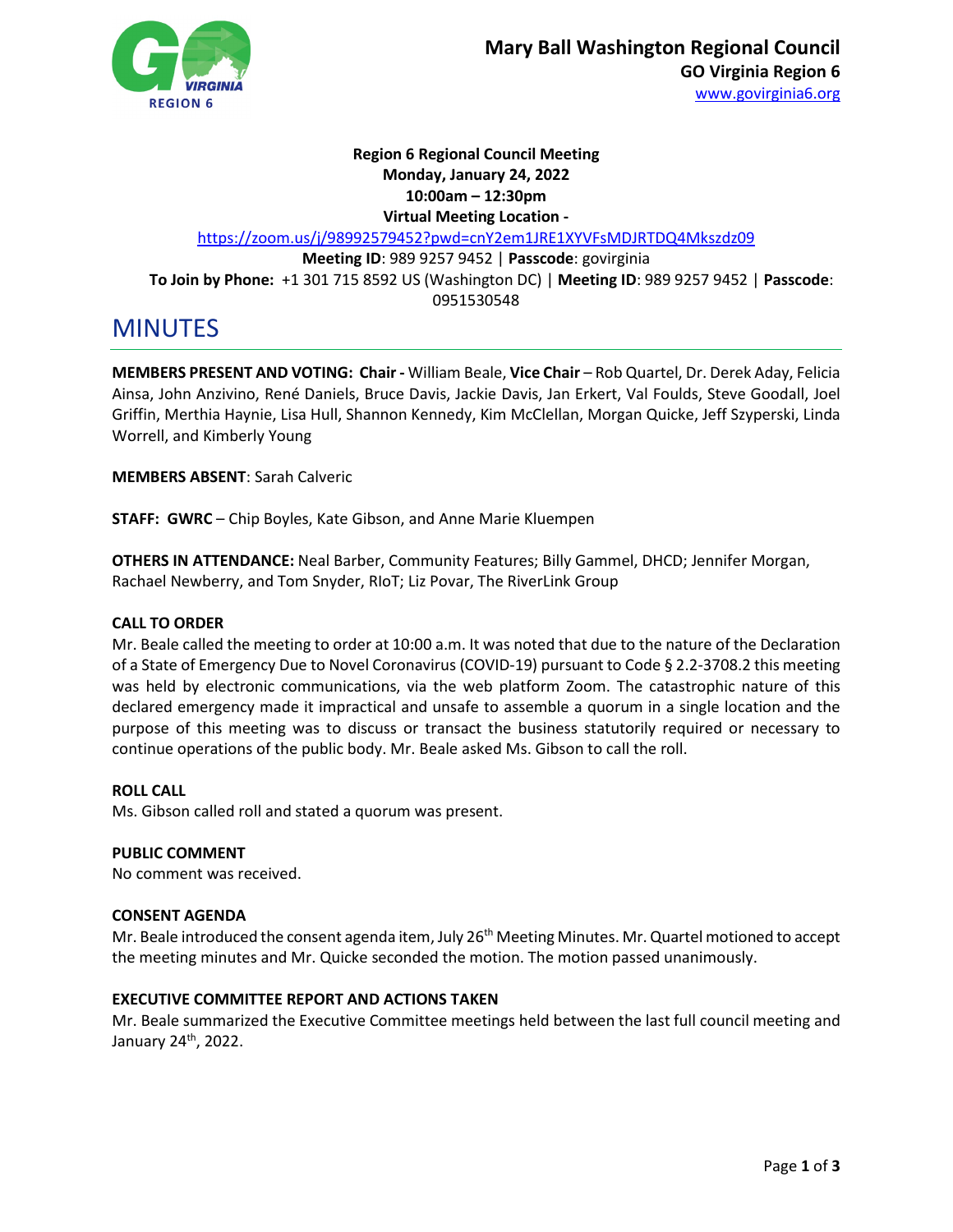

#### **OLD BUSINESS**

# **Growth and Diversification Plan**

Mr. Boyles presented a summary of the Growth and Diversification Plan update. The Council discussed the economic and environmental impact of data centers in the region. GO Virginia Region 6 staff will reach out to regional economic development staff for feedback on the subject of data centers and bring any feedback to the next Executive Committee meeting. Ms. Kennedy motioned to approve the Plan and Mr. Anzivino seconded the motion. The motion passed unanimously with Mr. Quartel abstaining.

# **RIoT Pre-Accelerator Program**

Ms. Gibson presented the RIoT Pre-Accelerator Program to the Council, noting that the project was approved by the Executive Committee and then by the GO Virginia State Board on December 15, 2021, conditional on approval by the Council. Mr. Quartel motioned to approve the RIoT Pre-Accelerator Program project and Ms. Davis seconded the motion. The motion passed unanimously with Ms. Young, Mr. Davis, and Mr. Griffin abstaining.

#### **Nominating Committee Appointments**

Mr. Beale noted that since Ann Lewis and John Wells have retired and resigned from the Council, the Nominating Committee was unable to meet. Ms. Davis motioned to approve the appointments of Felicia Ainsa and Dr. Derek Aday to the Regional Council and the reappointment of Steve Goodall and Mr. Quartel seconded the motion. The motion passed unanimously.

Mr. Beale motioned to appoint John Anzivino and Linda Worrell to the Nominating Committee and Ms. Davis seconded the motion. The motion passed unanimously with Mr. Anzivino and Ms. Worrell abstaining.

#### **Bylaws Update**

Ms. Gibson reviewed the changes to the updated Bylaws. Mr. Davis motioned to approve the updated Bylaws and Mr. Quartel seconded the motion. The motion passed unanimously.

#### **State Board Stakeholder Input Sessions**

Ms. Gibson reviewed past suggestions sent to DHCD and the Council discussed adding further suggestions including allowing healthcare and tourism projects, considering administration of the program by VEDP instead of DHCD, streamlining the application process, and allowing a county and a town within that county to count as two participating localities. Staff will draft a letter including these suggestions in advance of the stakeholder input sessions that staff, Mr. Beale, and Mr. Quartel will attend.

#### **INFORMATION ITEMS IN PACKET**

#### **Project Status Update**

Ms. Gibson noted that the recent project status update was included in the packet.

#### **COIA Training**

Ms. Gibson stated that Ms. Kluempen will reach out to the Council to update the record of their COIA training, which is a requirement of the Council.